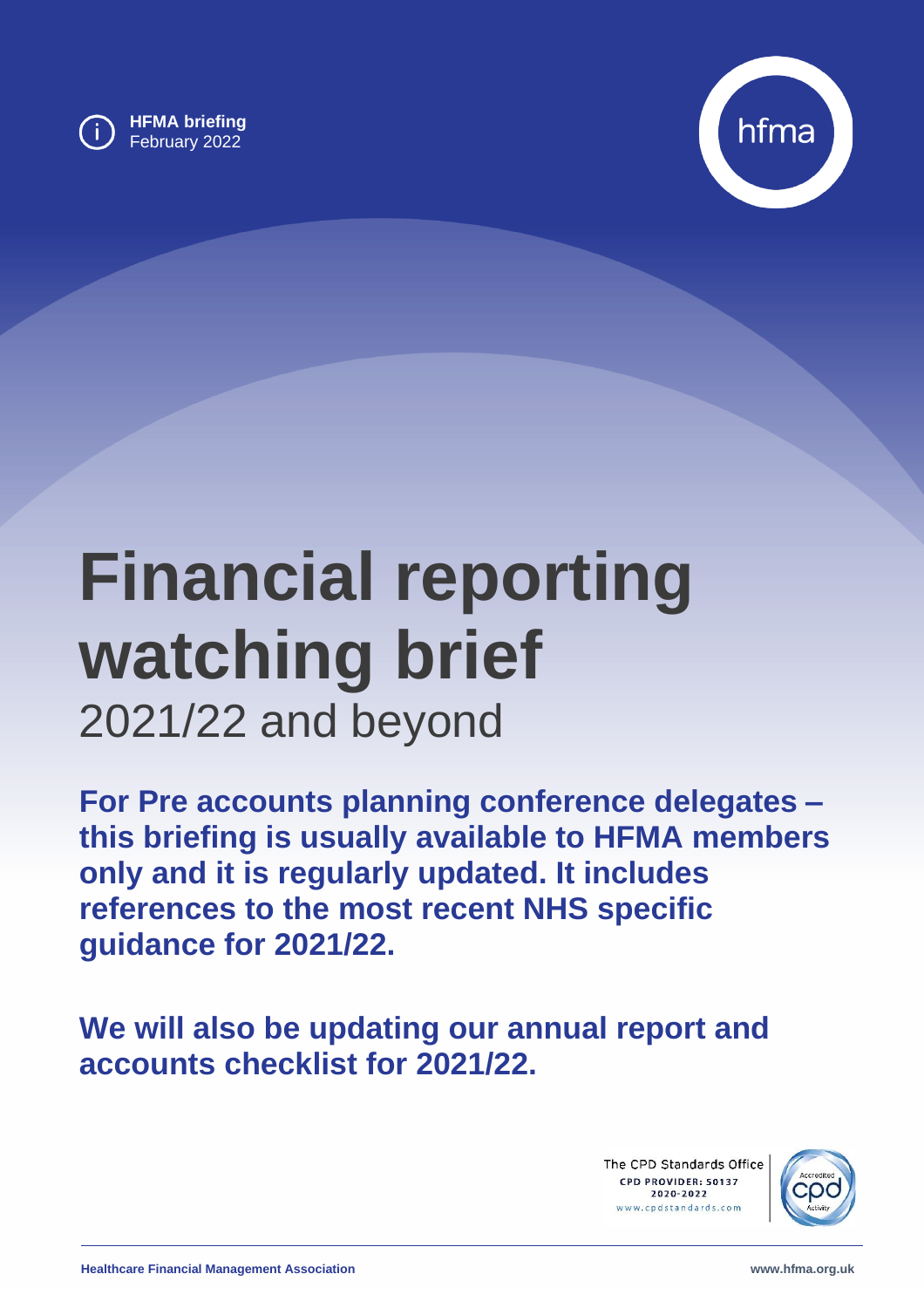## **Introduction**

This paper is intended to update HFMA members on developments in financial reporting that may affect them as finance professionals working in the NHS. *This paper is based on the version of the one published in December 2021. All major changes to that paper have been highlighted in bold italic*.

While every care had been taken in the preparation of this briefing, the HFMA cannot in any circumstances accept responsibility for errors or omissions and are not responsible for any loss occasioned to any person or organisation acting or refraining from action as a result of any material in it.

When producing their annual report and accounts NHS bodies are required to comply with a range of standards and guidance. This briefing paper identifies the key changes that are on the horizon in those standards and guidance.

#### **Structure of the paper**

The standards and guidance considered in this paper are:

- accounting standards issued by the International Accounting Standards Board (IASB) (see [Appendix 1: Accounting standards\)](#page-3-0)
- public sector guidance including HM Treasury Financial reporting manual (FReM) and papers issued by Financial Reporting Advisory Board (FRAB) and specific NHS guidance, the Department of Health and Social Care (DHSC) Group accounting manual (GAM) and NHS Improvement's Annual reporting manual (ARM) (see [Appendix 2: Public sector specific](#page-10-0)  [guidance\)](#page-10-0)
- corporate reporting requirements issued by the Financial Reporting Council (FRC) (see [Appendix 3: Corporate reporting requirements issued by the FRC\)](#page-12-0)
- auditing standards and guidance (see Appendix 4: Key developments in audit).

#### **Key developments that are likely to affect the NHS**

#### **2021/22**

• the on-going impact of changes to the NHS financial regime as a result of the Covid-19 pandemic

#### **2022/23**

• implementation of IFRS 16 *Leases* for entities which report under the requirements of the HM Treasury FReM

#### **2023/24**

• implementation of IFRS 17 *Insurance contracts*

#### **Other developments**

#### **Covid-19**

The Covid-19 pandemic has impacted on financial reporting.

Covid-19 will continue to affect assumptions, judgements and estimates.

#### **Sustainability reporting**

In November 2021, the IFRS foundation announced the formation of a new International Sustainability Standards Board (ISSB)<sup>1</sup> to develop a comprehensive global baseline of high-quality sustainability disclosure standards.

<sup>1</sup> IFRS, *[International Sustainability Standards Board](https://www.ifrs.org/groups/international-sustainability-standards-board/)*, accessed 15 November 2021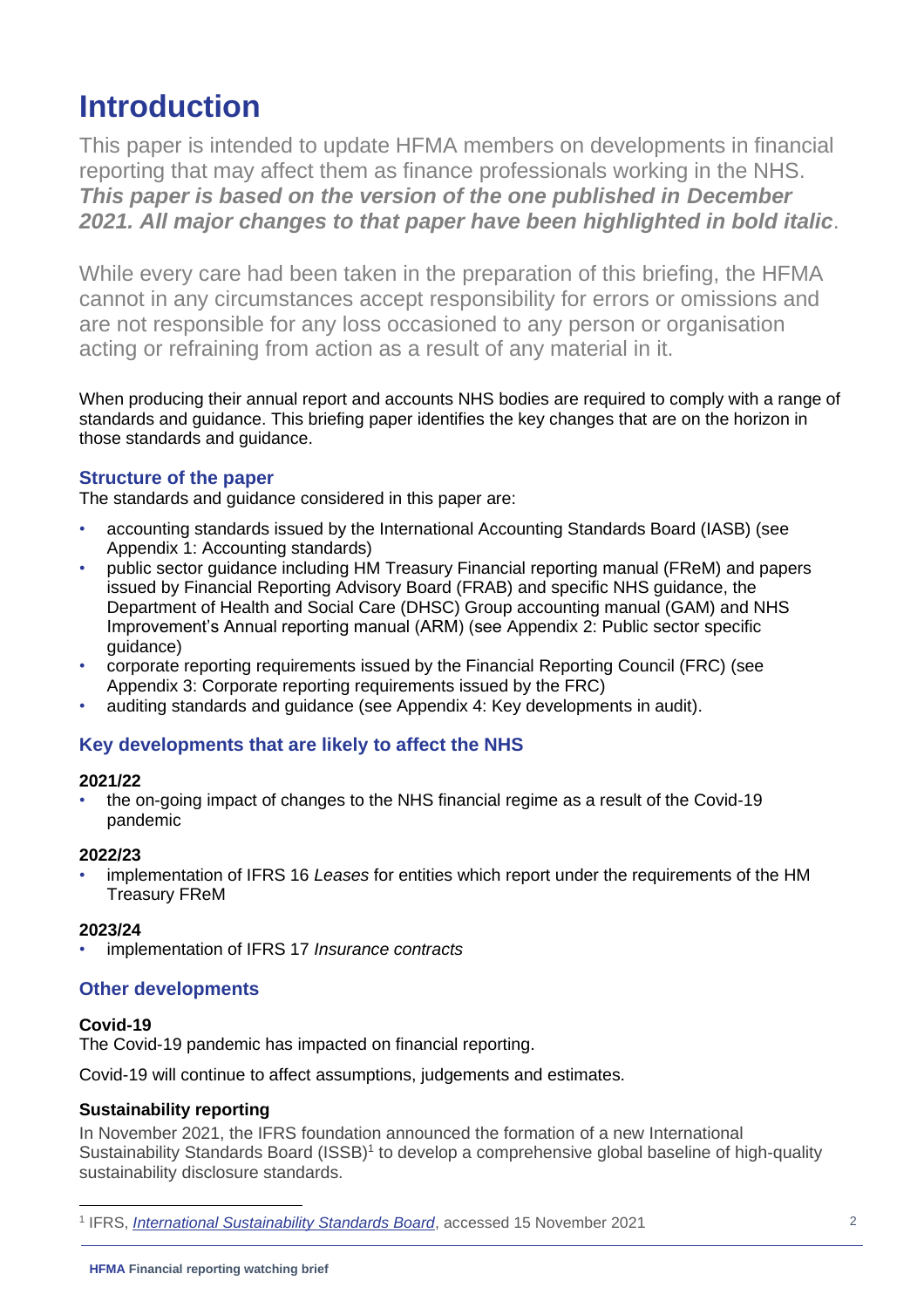This will not impact on NHS bodies immediately, but HM Treasury are reviewing the current sustainability reporting requirements for public sector bodies.

#### **Managing public money**

HM Treasury's *Managing public money<sup>2</sup>* has been updated:

- Annex 2.2 on delegated limits has been clarified in places and makes it clear that HM Treasury delegated limits need to be reviewed annually
- Annex 4.15 on asset management includes new guidance on asset sales and overage arrangements
- Annex 5.4 on contingent liabilities includes new guidance on indemnities, unlimited liabilities and notification of contingent liabilities.

None of these changes relate to accounting requirements. However, the changes may be reflected in guidance to NHS bodies.

<sup>2</sup> HM Treasury, *[Managing public money](https://www.gov.uk/government/publications/managing-public-money)*, updated May 2021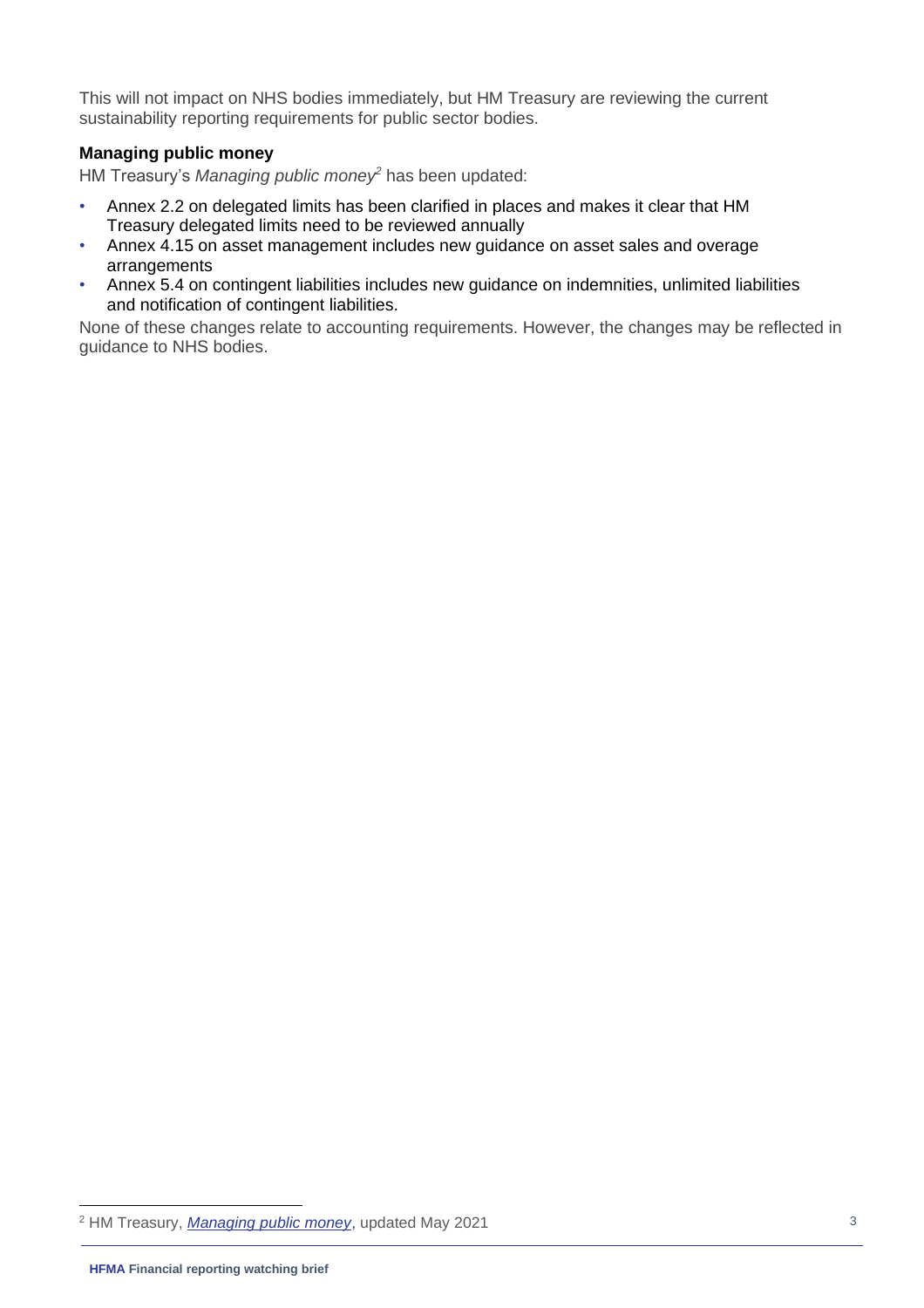# <span id="page-3-0"></span>**Appendix 1: Accounting standards**

#### **New and amended accounting standards that will be applicable from 2021/22**

There are no new accounting standards applicable to NHS bodies (applying the FReM) in 2021/22.

Amendments to the following standards are applicable in 2021/22:

- IFRS 16, IFRS 9, IFRS 7, IFRS 4 and IAS 39 are amended to provide accounting relief when changes in the basis for determining contractual cash flows result directly from interest rate benchmark reforms – as these amendments relate to hedge accounting, they are unlikely to impact on NHS bodies
- IFRS 16 the practical expedient relating to Covid-19 related rent concessions has been extended to 30 June 2022.

#### **Accounting standards issued but not applicable until January 2022 or later**

(These tables are based on the IASB's work plan<sup>3</sup> and the EU endorsement status report<sup>4</sup>)

| <b>Standard</b>                 | <b>Timeline</b>                                                                                                                                                                                                                                                                                                                                                                                                                                                                                                                                                                                     | <b>Assessed impact on NHS bodies</b>                                                                                                                                                                                                                                                                                                                                                                                                                                                                                                                                                                                                                                                                                                                                                                                                                                                                                                  | <b>Accounting and</b><br><b>Standards</b><br><b>Committee action</b><br>taken/required                                                                                                                                                                                                                                                                                                                  |
|---------------------------------|-----------------------------------------------------------------------------------------------------------------------------------------------------------------------------------------------------------------------------------------------------------------------------------------------------------------------------------------------------------------------------------------------------------------------------------------------------------------------------------------------------------------------------------------------------------------------------------------------------|---------------------------------------------------------------------------------------------------------------------------------------------------------------------------------------------------------------------------------------------------------------------------------------------------------------------------------------------------------------------------------------------------------------------------------------------------------------------------------------------------------------------------------------------------------------------------------------------------------------------------------------------------------------------------------------------------------------------------------------------------------------------------------------------------------------------------------------------------------------------------------------------------------------------------------------|---------------------------------------------------------------------------------------------------------------------------------------------------------------------------------------------------------------------------------------------------------------------------------------------------------------------------------------------------------------------------------------------------------|
| <b>IFRS 16</b><br><b>Leases</b> | The standard was<br>published in January<br>2015. Companies<br>Act reporters<br>following EU<br>adopted IFRS<br>adopted this<br>standard in 2019/20.<br>HM Treasury has<br>agreed that entities<br>which prepare their<br>accounts in<br>accordance with the<br>FReM will now adopt<br>this standard in<br>2022/23.<br>In May 2020, a<br>practical expedient<br>was published that<br>allowed lessees to<br>elect not to treat rent<br>concessions as a<br>lease modification<br>where the<br>concession is a<br>direct result of the<br>Covid-19 pandemic<br>and other conditions<br>are met. This | This is the standard which will bring all<br>leases onto the statement of financial<br>position.<br>HM Treasury has been discussing this<br>standard for some time - and have<br>issued application guidance <sup>6</sup> and<br>budgeting guidance <sup>7</sup> that was updated<br>in December 2020.<br>Detailed guidance for NHS bodies has<br>been published – see appendix 3 of<br>this briefing.<br>The December 2020 guidance includes<br>confirmation that irrecoverable VAT<br>should not be included in the initial<br>measurement of right of use assets<br>and lease liabilities. It should be<br>expensed at the tax point.<br>Once IFRS 16 is implemented,<br>accounting for PFI schemes will also<br>change as lease liabilities will have to<br>be remeasured when there is a change<br>to future liabilities as a result of a<br>change in the price index where the<br>contract links payments to price<br>indices. | <b>Briefing presented</b><br>to the Accounting<br>and Standards<br>Committee and<br>published on the<br>HFMA website <sup>8</sup><br>and a briefing to<br>explain the<br>standard to non-<br>accountants has<br>also been<br>published <sup>9</sup><br>The standard was<br>the topic of four<br>webinars - 28<br>November 2018,<br><u>18 July 2019, 13</u><br>November 2019<br>and 17 December<br>2021. |

3 IFRS, *[IASB work plan](https://www.ifrs.org/projects/work-plan/)* (accessed 15 January 2022)

<sup>4</sup> UKEB, *[UKEB work plan](https://www.endorsement-board.uk/ukeb-work-plan)* (dated 28 October 2021)

- <sup>7</sup> HM Treasury, *[IFRS 16 supplementary budgeting guidance](https://assets.publishing.service.gov.uk/government/uploads/system/uploads/attachment_data/file/943808/IFRS_16_Leases_-_Supplementary_budgeting_guidance_December_2020_for_publication.pdf)*, December 2020
- <sup>8</sup> HFMA, *[Accounting for leases -](http://www.hfma.org.uk/publications/details/accounting-for-leases-application-of-ifrs-16) application of IFRS 16*, to be updated December 2021
- <sup>9</sup> HFMA, *[Accounting for leases: why it affects you](https://www.hfma.org.uk/publications/details/accounting-for-leases-why-it-affects-you)*, to be updated December 2021

<sup>6</sup> HM Treasury, *IFRS 16 leases – [application guidance](https://assets.publishing.service.gov.uk/government/uploads/system/uploads/attachment_data/file/766835/IFRS_16_Leases_Application_Guidance_final_1912_PDF.pdf)*, updated December 2020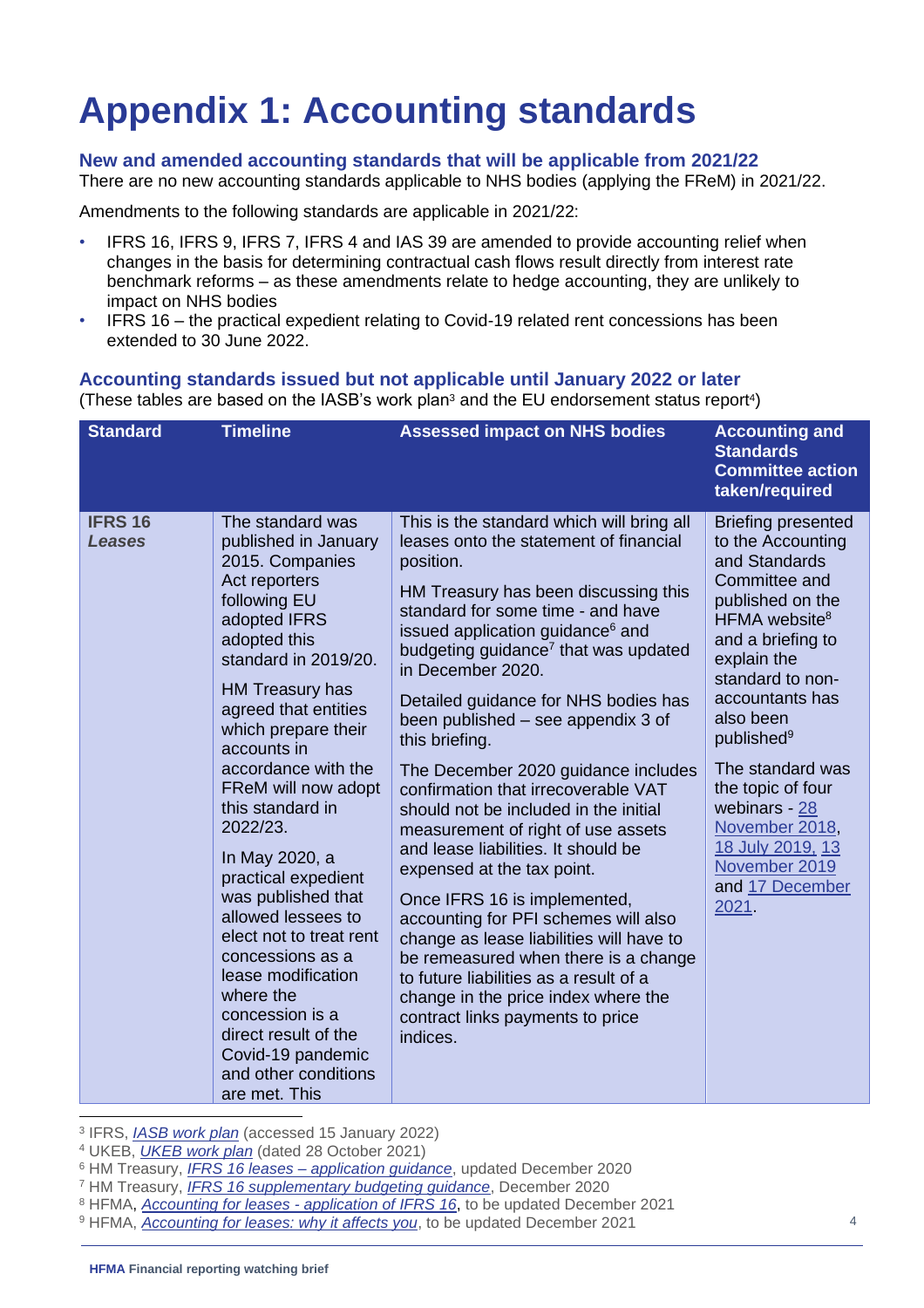| <b>Standard</b>                                             | <b>Timeline</b>                                                                                                                                                                                                                                                    | <b>Assessed impact on NHS bodies</b>                                                                                                                                                                                                                                                                              | <b>Accounting and</b><br><b>Standards</b><br><b>Committee action</b><br>taken/required                                  |
|-------------------------------------------------------------|--------------------------------------------------------------------------------------------------------------------------------------------------------------------------------------------------------------------------------------------------------------------|-------------------------------------------------------------------------------------------------------------------------------------------------------------------------------------------------------------------------------------------------------------------------------------------------------------------|-------------------------------------------------------------------------------------------------------------------------|
|                                                             | amendment is<br>applicable for annual<br>reporting periods<br>starting on or after 1<br>April 2021.                                                                                                                                                                |                                                                                                                                                                                                                                                                                                                   |                                                                                                                         |
|                                                             | In November 2020,<br>the IASB issued a<br>proposal to amend<br>the standard by<br>specifying how a<br>company measures<br>the lease liability that<br>arises in a sale and<br>leaseback<br>transaction.                                                            |                                                                                                                                                                                                                                                                                                                   |                                                                                                                         |
|                                                             | In October 2021, the<br>IASB decided <sup>5</sup> that<br>the treatment of non-<br>refundable VAT on<br>lease payments<br>does not have<br>widespread effect or<br>a material effect on<br>those affected. This<br>issue will not be<br>added to the work<br>plan. |                                                                                                                                                                                                                                                                                                                   |                                                                                                                         |
| <b>IFRS3</b><br>business<br>combinations                    | From 1 January<br>2022, the standard<br>will be updated to<br>reflect changes to<br>the Conceptual<br>framework                                                                                                                                                    | Most standards that contain references<br>to the Conceptual framework have<br>already been updated. The only<br>exception was the requirement in IFRS<br>3 for an entity to refer to the framework<br>to determine what constitutes an asset<br>or a liability - that amendment will be<br>effective from 2022/23 | Keep this on the<br>watching brief.                                                                                     |
| <b>Onerous</b><br>contracts<br>(amendments<br>to IAS 37)    | The amendment was<br>published in May<br>2020 and subject to<br><b>UKEB and HM</b><br>Treasury<br>endorsement it will<br>be applicable from<br>2022/23.                                                                                                            | The costs of fulfilling a contract have<br>been defined and the standard<br>amended to state that before a<br>provision for an onerous contract is<br>established, any impairment loss on<br>assets used in fulfilling the contract<br>should be recognised.                                                      | NHS bodies rarely<br>classify contracts<br>as onerous, but<br>this amendment<br>should remain on<br>the watching brief. |
| Property,<br>plant, and<br>equipment:<br>proceeds<br>before | The amendment was<br>published in May<br>2020 and subject to<br>UKEB and HM<br>Treasury                                                                                                                                                                            | The cost of testing an asset to check it<br>is functioning properly as an example<br>of directly attributable costs has been<br>amended. The treatment and<br>disclosure of the proceeds from selling                                                                                                             | As NHS body's<br>non-current assets<br>are rarely used to<br>produce goods,                                             |

5 IFRS interpretations committee, *[Non-refundable value added tax on lease payments](https://www.ifrs.org/content/dam/ifrs/supporting-implementation/agenda-decisions/2021/ifrs-16-non-refundable-value-added-tax-on-lease-payments.pdf)*, October 2021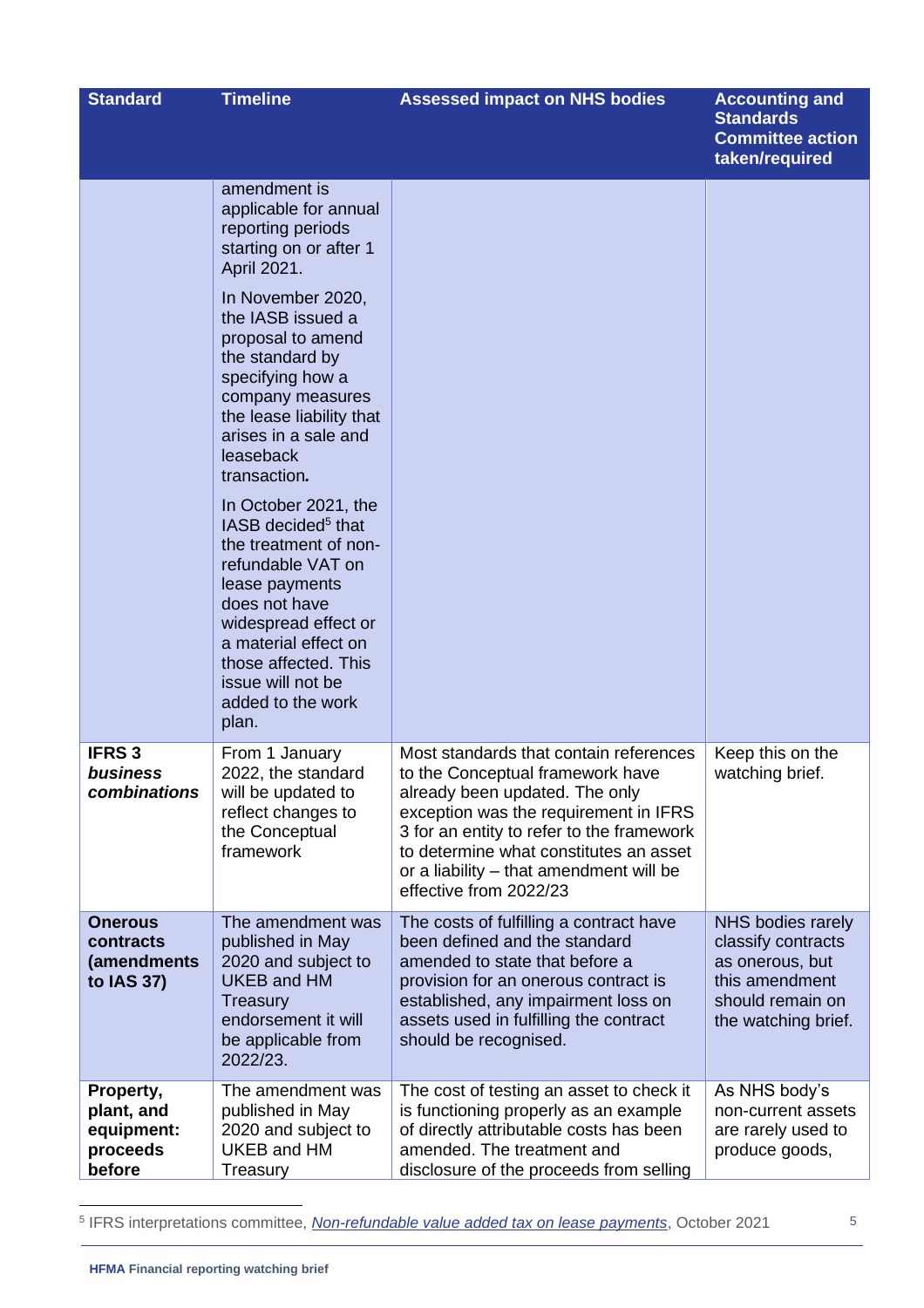| <b>Standard</b>                                        | <b>Timeline</b>                                                                                                                                                                                                                                                                                                                                                                                                     | <b>Assessed impact on NHS bodies</b>                                                                                                                                                                                                                                                                                                                                                                                                                                                                                                                                                                                                                                                                                                                                                | <b>Accounting and</b><br><b>Standards</b><br><b>Committee action</b><br>taken/required |
|--------------------------------------------------------|---------------------------------------------------------------------------------------------------------------------------------------------------------------------------------------------------------------------------------------------------------------------------------------------------------------------------------------------------------------------------------------------------------------------|-------------------------------------------------------------------------------------------------------------------------------------------------------------------------------------------------------------------------------------------------------------------------------------------------------------------------------------------------------------------------------------------------------------------------------------------------------------------------------------------------------------------------------------------------------------------------------------------------------------------------------------------------------------------------------------------------------------------------------------------------------------------------------------|----------------------------------------------------------------------------------------|
| intended use<br>(amendment<br>to IAS 16)               | endorsement it will<br>be applicable from<br>2022/23.                                                                                                                                                                                                                                                                                                                                                               | items produced when testing the<br>function of an asset has been clarified.                                                                                                                                                                                                                                                                                                                                                                                                                                                                                                                                                                                                                                                                                                         | this is unlikely to<br>be an issue.                                                    |
| <b>Annual</b><br><b>Improvements</b><br>2018-2020      | The amendment was<br>published in May<br>2020 and subject to<br><b>UKEB and HM</b><br>Treasury<br>endorsement it will<br>be applicable from<br>2022/23.                                                                                                                                                                                                                                                             | The following standards will be<br>amended:<br>IFRS 1 First time adoption of<br>$\bullet$<br>$IFRS - to simply the$<br>application of IFRS 1 by a<br>subsidiary that becomes a first-<br>time adopter of IFRS<br>Standards after its parent<br>company has already adopted<br>them<br><b>IFRS 9 Financial instruments -</b><br>$\bullet$<br>clarifies the fees a company<br>includes in assessing the terms<br>of a new or modified financial<br>liability to determine whether to<br>derecognise a financial liability<br>IFRS 16 Leases - an<br>$\bullet$<br>amendment to the illustrative<br>example relating to lease<br>incentives<br>IAS 41 Agriculture - to align<br>$\bullet$<br>the fair value measurement<br>requirements in this standard to<br>those in other standards | Keep on the<br>watching brief                                                          |
| <b>IFRS 17</b><br><i><b>Insurance</b></i><br>contracts | The new standard<br>was issued in May<br>2017. Subject to<br><b>UKEB and HM</b><br>Treasury<br>endorsement, it will<br>be effective in<br>2023/24 <sup>10</sup> .<br>In June 2020, the<br>IASB published<br>amendments to the<br>standard as well as<br>deferring the<br>application date to<br>2023. The<br>amendments are<br>intended to reduce<br>the costs of<br>application, to make<br>the results earlier to | The scope of the standard is not<br>different to IFRS 4, but it is expected<br>that the implementation of the new<br>standard will require a review of<br>existing arrangements which may<br>result in reclassification of contracts as<br>insurance contracts.<br>Insurance contracts combine features<br>of both a financial instrument and a<br>service contract. IFRS 17:<br>combines current<br>measurement of the future<br>cash flows with the recognition<br>of profit over the period that<br>services are provided under<br>the contract<br>presents insurance service<br>results (including presentation<br>of insurance revenue)<br>separately from insurance<br>finance income or expenses                                                                             | Keep on this<br>watching brief                                                         |

<sup>10</sup> HM Treasury, *[IFRS 17 insurance contracts -](https://assets.publishing.service.gov.uk/government/uploads/system/uploads/attachment_data/file/940969/FRAB_141__06__IFRS_17_implementation_update.pdf) implementation update*, June 2020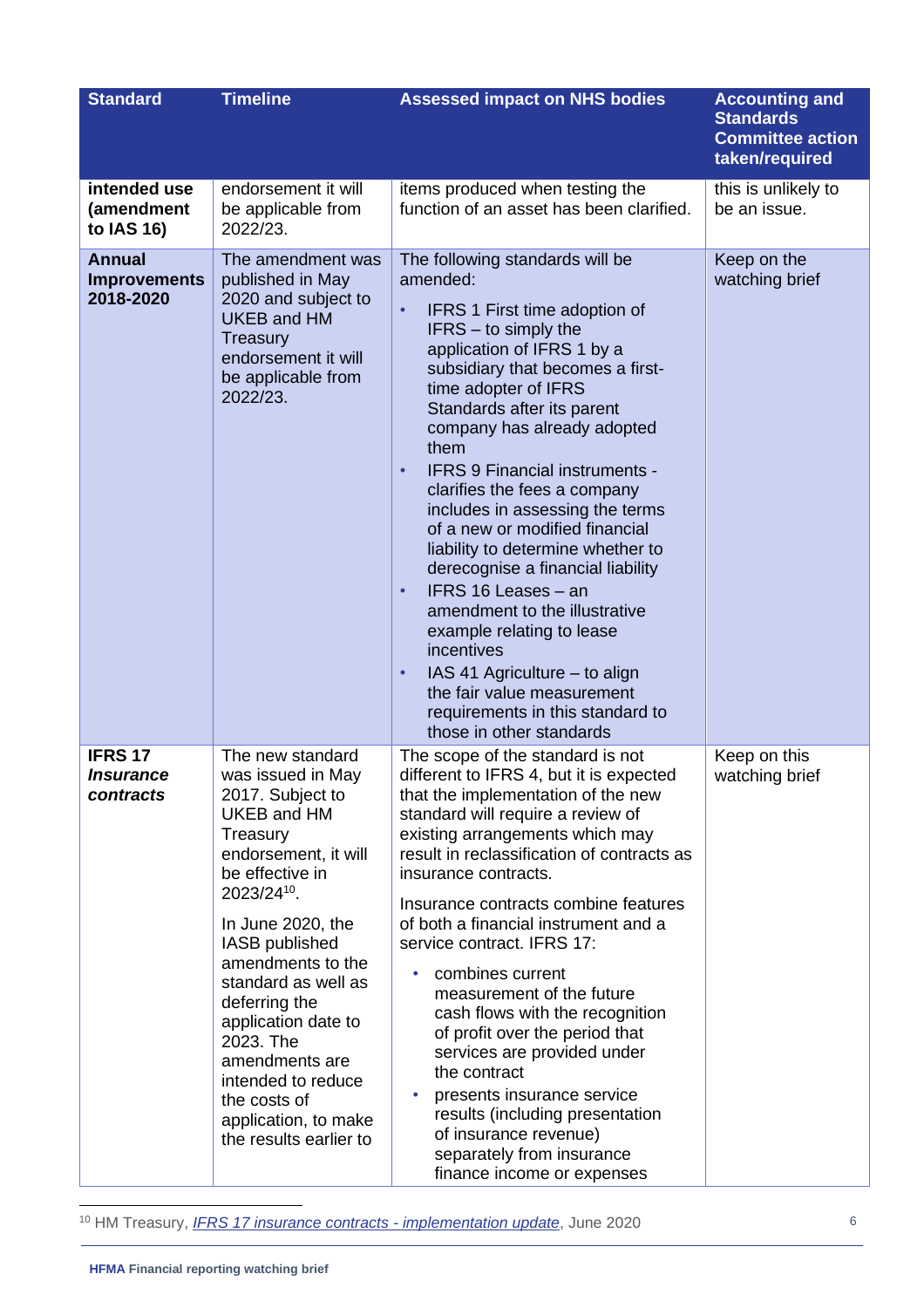| <b>Standard</b>                                                                                          | <b>Timeline</b>                                                                                                                                                                                                                                                                                                                                                       | <b>Assessed impact on NHS bodies</b>                                                                                                                                                                                                                                                                                                                                                                                     | <b>Accounting and</b><br><b>Standards</b><br><b>Committee action</b><br>taken/required |
|----------------------------------------------------------------------------------------------------------|-----------------------------------------------------------------------------------------------------------------------------------------------------------------------------------------------------------------------------------------------------------------------------------------------------------------------------------------------------------------------|--------------------------------------------------------------------------------------------------------------------------------------------------------------------------------------------------------------------------------------------------------------------------------------------------------------------------------------------------------------------------------------------------------------------------|----------------------------------------------------------------------------------------|
|                                                                                                          | explain and to ease<br>transition.                                                                                                                                                                                                                                                                                                                                    | requires an entity to make an<br>accounting policy choice of<br>whether to recognise all<br>insurance finance income or<br>expenses in profit or loss or to<br>recognise some of that<br>income or expenses in other<br>comprehensive income.<br>HM Treasury has put together a<br>working group to assess the impact of<br>IFRS 17, that reported to FRAB in<br>March 2021 <sup>11</sup>                                |                                                                                        |
| <b>Classification</b><br>of liabilities<br>as current or<br>non-current<br>(amendments<br>to IAS 1)      | The amendment was<br>published in January<br>2020 with an<br>effective date of 1<br>January 2022.<br>However, in July<br>2020, the IASB<br>confirmed that this<br>would be deferred to<br>reporting periods<br>beginning on or after<br>1 January 2023.<br>Subject to UKEB <sup>12</sup><br>and HM Treasury<br>endorsement, it will<br>be applicable from<br>2023/24. | Currently, liabilities are classified as<br>current unless there is an unconditional<br>right to defer settlement of the liability<br>for at least 12 months. This is a<br>difficulty requirement to interpret which<br>results in inconsistent classification<br>between entities.<br>The IASB is therefore proposing to<br>amend IAS 1 to clarify the situation<br>where an asset can be classified as<br>non-current. | This is unlikely to<br>affect NHS bodies<br>but will remain on<br>the watching brief.  |
| Disclosure of<br>accounting<br>estimates<br>(amendment<br>to $IAS 8)$                                    | The amendment was<br>published in<br>February 2021, and<br>subject to UKEB and<br><b>HM Treasury</b><br>endorsement it will<br>be applicable from<br>2023/24.                                                                                                                                                                                                         | The amendment to the standard<br>changes the definition of accounting<br>estimates.                                                                                                                                                                                                                                                                                                                                      | Keep this on the<br>watching brief.                                                    |
| <b>Disclosure of</b><br>accounting<br>policies<br>(amendment<br>to IAS 1 and<br>practice<br>statement 2) | The amendment was<br>published in<br>February 2021, and<br>subject to UKEB and<br><b>HM Treasury</b><br>endorsement it will<br>be applicable from<br>2023/24.                                                                                                                                                                                                         | The amendment to the standard links<br>the definition of accounting policy to<br>the IAS 8 definition.<br>The requirement to disclose<br>'significant' accounting policies is<br>replaced by a requirement to disclose<br>'material' accounting policies. The<br>standard sets out expectations of when<br>policies are expected to be material.                                                                         | Keep this on the<br>watching brief.                                                    |

<sup>11</sup> HM Treasury, *[IFRS 17 update](https://assets.publishing.service.gov.uk/government/uploads/system/uploads/attachment_data/file/996859/FRAB_143__08__IFRS_17_Update.pdf)*, March 2021

<sup>&</sup>lt;sup>12</sup> Note: the UKEB list the status/ effective date of this amendment as tbc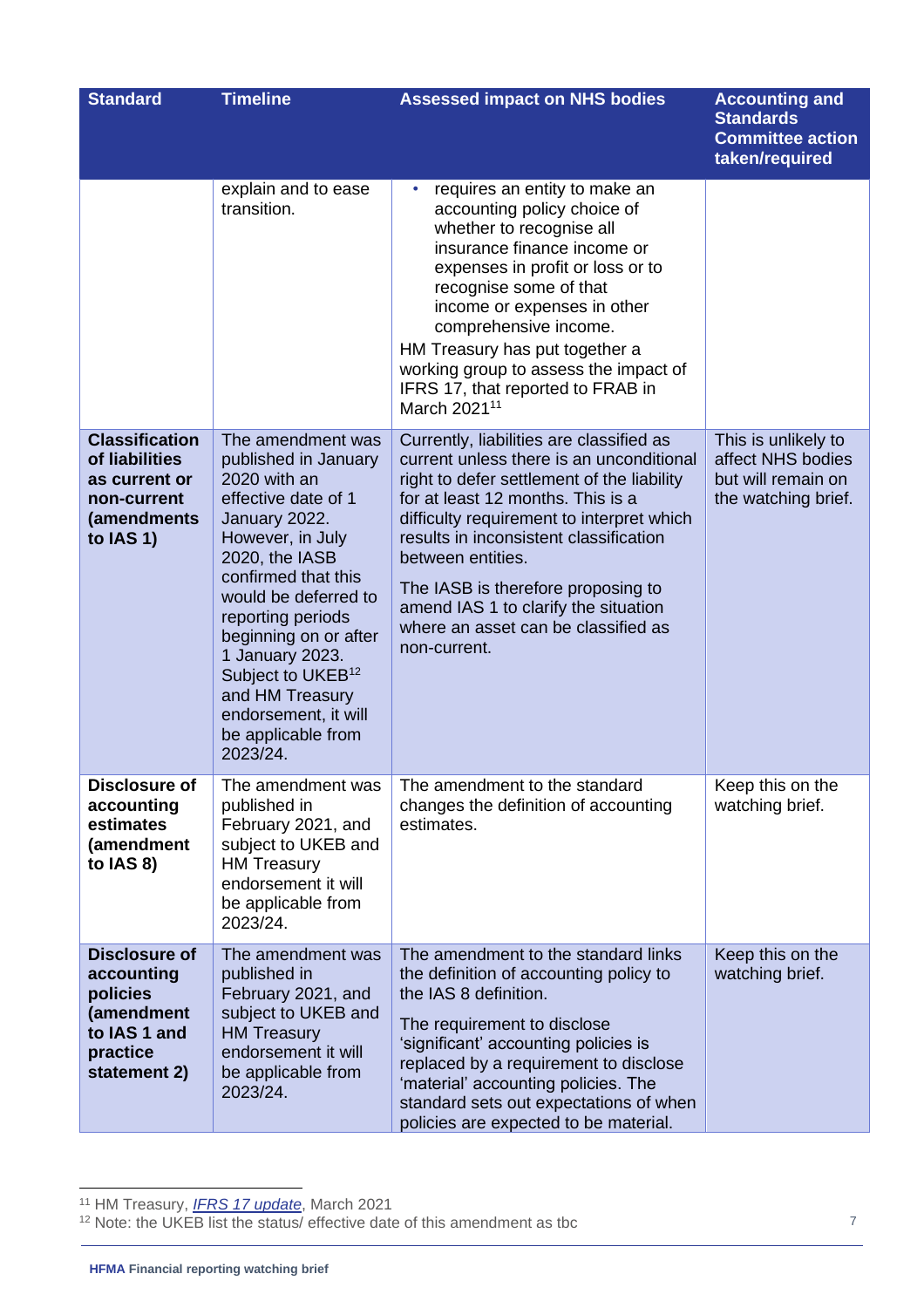| <b>Standard</b> | <b>Timeline</b> | <b>Assessed impact on NHS bodies</b>                                                                                                                                                | <b>Accounting and</b><br><b>Standards</b><br><b>Committee action</b><br>taken/required |
|-----------------|-----------------|-------------------------------------------------------------------------------------------------------------------------------------------------------------------------------------|----------------------------------------------------------------------------------------|
|                 |                 | Practice statement 2 includes a<br>flowchart to help with this analysis.<br>Immaterial accounting policy<br>information must not obscure material<br>accounting policy information. |                                                                                        |

#### **Major projects which may affect NHS bodies**

| <b>Project</b>                            | <b>Timeline</b>                                                                                                                                                                                                                                                                                                                                                                                                                                                  | <b>Assessed impact on NHS bodies</b>                                                                                                                                                                                                                                                                                                                                                                                                                                                                                                                                                                                                                                                                                                                                                                                             | <b>Accounting</b><br>and Standards<br><b>Committee</b><br>action<br>taken/required |
|-------------------------------------------|------------------------------------------------------------------------------------------------------------------------------------------------------------------------------------------------------------------------------------------------------------------------------------------------------------------------------------------------------------------------------------------------------------------------------------------------------------------|----------------------------------------------------------------------------------------------------------------------------------------------------------------------------------------------------------------------------------------------------------------------------------------------------------------------------------------------------------------------------------------------------------------------------------------------------------------------------------------------------------------------------------------------------------------------------------------------------------------------------------------------------------------------------------------------------------------------------------------------------------------------------------------------------------------------------------|------------------------------------------------------------------------------------|
| <b>Primary</b><br>financial<br>statements | The exposure draft<br>was published in<br>December 2019.                                                                                                                                                                                                                                                                                                                                                                                                         | The exposure draft aims to improve<br>the structure and content of the<br>primary financial statements with a<br>focus on the statements of financial<br>performance.<br>The board continue to discuss this<br>project.                                                                                                                                                                                                                                                                                                                                                                                                                                                                                                                                                                                                          | Keep on<br>watching brief                                                          |
| <b>Sustainability</b><br>reporting        | A consultation<br>paper <sup>13</sup> was<br>published in<br>September 2020<br>setting out the<br>possible ways that<br>the IFRS Foundation<br>might contribute to<br>the development of<br>global sustainability<br>standards.<br>Feedback from the<br>consultation was<br>published in April<br>2021 along with<br>another consultation<br>on proposed<br>changed to the IFRS<br>Foundation's<br>consultation to<br>broaden its remit so<br>that the new board | In November 2021, IFRS Foundation<br>announced the formation of the<br><b>International Sustainability Standards</b><br>Board (ISSB) <sup>14</sup> .<br>The ISSB have issued:<br>a summary of the Technical<br>$\bullet$<br>Readiness Working Group's<br>(TRWG) programme of work <sup>15</sup><br>a prototype climate-related<br>$\bullet$<br>disclosures requirements with<br>technical supplement <sup>16</sup><br>a prototype general<br>$\bullet$<br>requirements of disclosure of<br>sustainability-related financial<br>information $17$ .<br>The prototypes are early draft<br>standards that will go through the<br>ISSB's review process before being<br>subject to public consultation. They<br>have been published for information.<br>NHS bodies are required to report on<br>sustainability in accordance with the | Keep on the<br>watching brief<br>A webinar is<br>planned for 4<br>February 2022    |

<sup>13</sup> IFRS Foundation, *[Consultation paper on sustainability reporting](https://www.ifrs.org/projects/work-plan/sustainability-reporting/#published-documents)*, September 2020

<sup>14</sup> IFRS Foundation, *[IFRS Foundation announces International Sustainability Standards Board, consolidation](https://www.ifrs.org/news-and-events/news/2021/11/ifrs-foundation-announces-issb-consolidation-with-cdsb-vrf-publication-of-prototypes/)  [with CDSB and VRF, and publication of prototype disclosure requirements](https://www.ifrs.org/news-and-events/news/2021/11/ifrs-foundation-announces-issb-consolidation-with-cdsb-vrf-publication-of-prototypes/)*, November 2021

- <sup>15</sup> ISSB TRWG, *[Summary of the TRWG's programme of work](https://www.ifrs.org/content/dam/ifrs/groups/trwg/summary-of-the-trwg-work-programme.pdf)*, November 2021
- <sup>16</sup> ISSB TRWG, *[Climate related disclosures prototype](https://www.ifrs.org/content/dam/ifrs/groups/trwg/trwg-climate-related-disclosures-prototype.pdf)*, November 2021

<sup>17</sup> ISSB TRWG, *[General requirements prototype](https://www.ifrs.org/content/dam/ifrs/groups/trwg/trwg-general-requirements-prototype.pdf)*, November 2021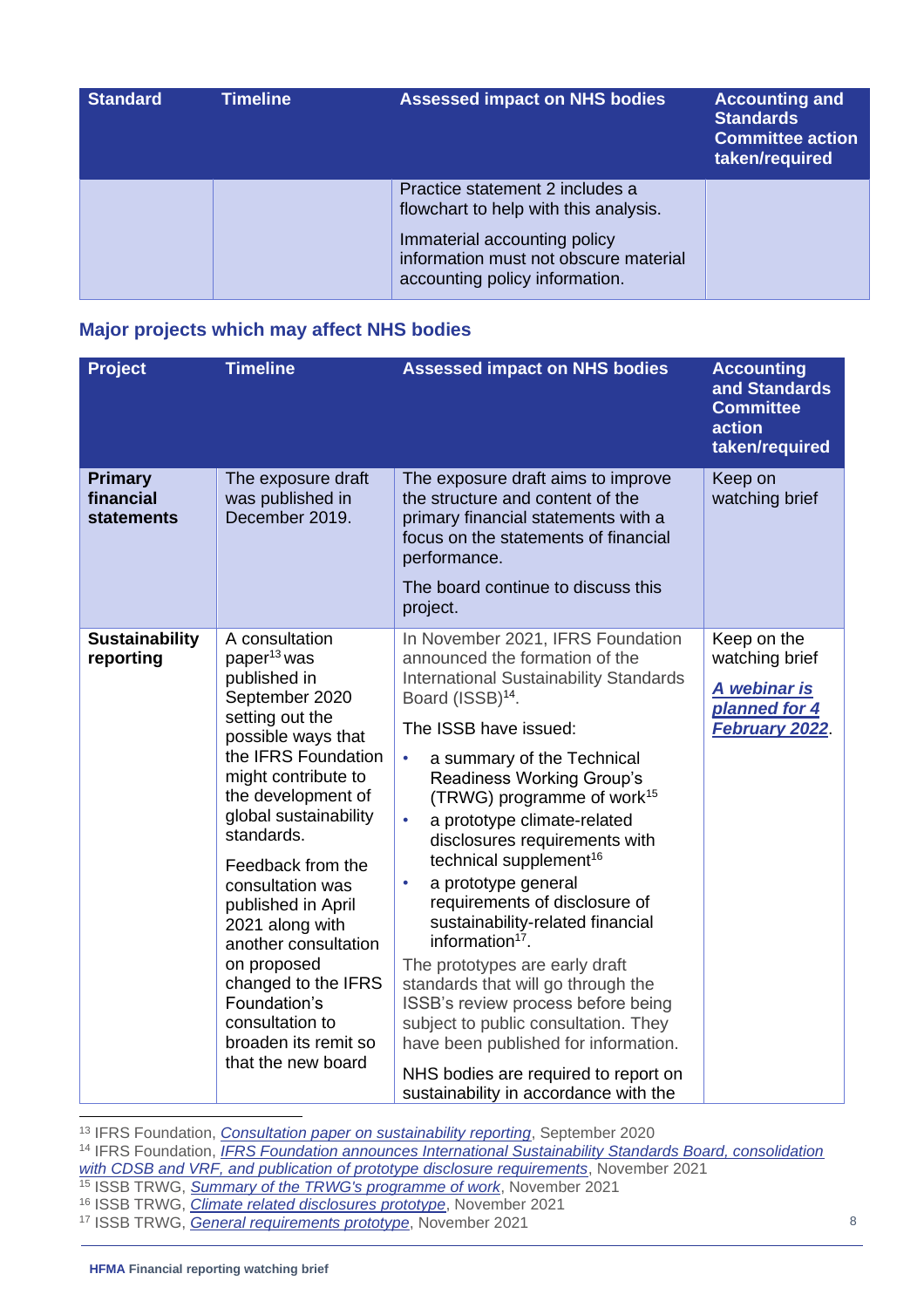| <b>Project</b>                                                                                        | <b>Timeline</b>                                                                                                                                | <b>Assessed impact on NHS bodies</b>                                                                                                                                                                                                                                                                                                                                                                                                                                                                                                                                                                                      | <b>Accounting</b><br>and Standards<br><b>Committee</b><br>action<br>taken/required |
|-------------------------------------------------------------------------------------------------------|------------------------------------------------------------------------------------------------------------------------------------------------|---------------------------------------------------------------------------------------------------------------------------------------------------------------------------------------------------------------------------------------------------------------------------------------------------------------------------------------------------------------------------------------------------------------------------------------------------------------------------------------------------------------------------------------------------------------------------------------------------------------------------|------------------------------------------------------------------------------------|
|                                                                                                       | could be<br>established.                                                                                                                       | GAM, but this is an area that is under<br>review by HM Treasury.                                                                                                                                                                                                                                                                                                                                                                                                                                                                                                                                                          |                                                                                    |
| <b>Management</b><br>commentary                                                                       | In May 2021, the<br>IASB published an<br>exposure draft on<br>proposed changes to<br><b>Practice statement</b><br>1: Management<br>commentary. | The original practice statement was<br>published in 2010 so this update is<br>based on the ISAB's research on the<br>management commentaries that<br>accompany financial statements. The<br>proposed changes are intended to<br>ensure that the management<br>commentaries include material<br>information that is not obscured by<br>immaterial information, is entity<br>specific, discusses long-term as well<br>as immediate issues, provides<br>information about wider<br>environmental, social and governance<br>matters and reconcile with the<br>financial information.<br>As best practice, these revisions are | Keep on<br>watching brief                                                          |
|                                                                                                       |                                                                                                                                                | likely to be reflected in the FReM and<br>GAM where they are not already<br>included.                                                                                                                                                                                                                                                                                                                                                                                                                                                                                                                                     |                                                                                    |
| <b>Disclosure</b><br>initiative -<br>subsidiaries<br>without public<br>accountability:<br>disclosures | In July 2021, the<br>IASB published an<br>exposure draft <sup>18</sup> .<br>Comments are due<br>by the end of<br>January 2022                  | The proposal is that a new IFRS<br>standard would allow subsidiaries to<br>apply reduced disclosure<br>requirements in its financial<br>statements as long as the subsidiary<br>does not have public accountability<br>and its ultimate parent produces<br>consolidated statements that comply<br>with IFRS standards.                                                                                                                                                                                                                                                                                                    | Keep on the<br>watching brief                                                      |
| <b>Disclosure</b><br>initiative -<br>targeted<br>standards-<br>level review of<br>disclosures         | In March 2021, the<br>IASB published an<br>exposure draft.<br>Comments are due<br>by 13 January 2021                                           | There are three main concerns about<br>the usefulness of the information<br>disclosed in financial statements:<br>too little relevant information<br>$\bullet$<br>too much irrelevant<br>$\bullet$<br>information<br>ineffective disclosure of<br>$\bullet$<br>information.<br>This proposal is for a new approach to<br>developing disclosure requirements in<br>standards that would give greater<br>prominence to the objective of the<br>disclosure requirements, minimise<br>requirements to disclose particular<br>information to focus on material items                                                           | Keep on the<br>watching brief                                                      |

<sup>18</sup> IFRS, *[Webcasts on the proposed IFRS Standard for subsidiaries without public accountability](https://www.ifrs.org/projects/work-plan/subsidiaries-smes/webcasts-proposed-ifrs-standard-for-subsidiaries-without-public-accountability/)*, November 2021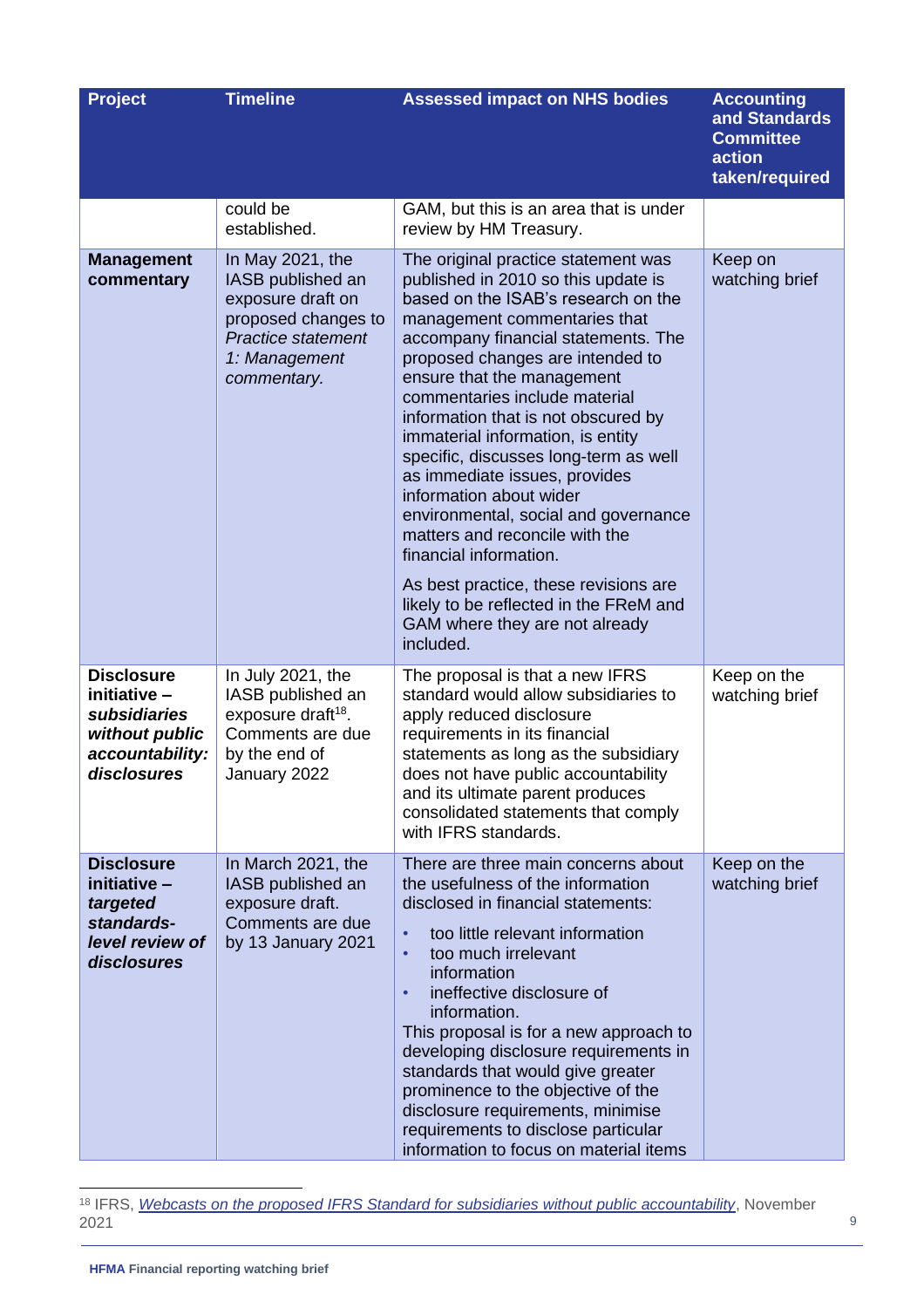| <b>Project</b> | <b>Timeline</b> | <b>Assessed impact on NHS bodies</b>                                                             | <b>Accounting</b><br>and Standards<br><b>Committee</b><br>action<br>taken/required |
|----------------|-----------------|--------------------------------------------------------------------------------------------------|------------------------------------------------------------------------------------|
|                |                 | and to require entities to apply<br>judgment to their disclosures to meet<br>the readers' needs. |                                                                                    |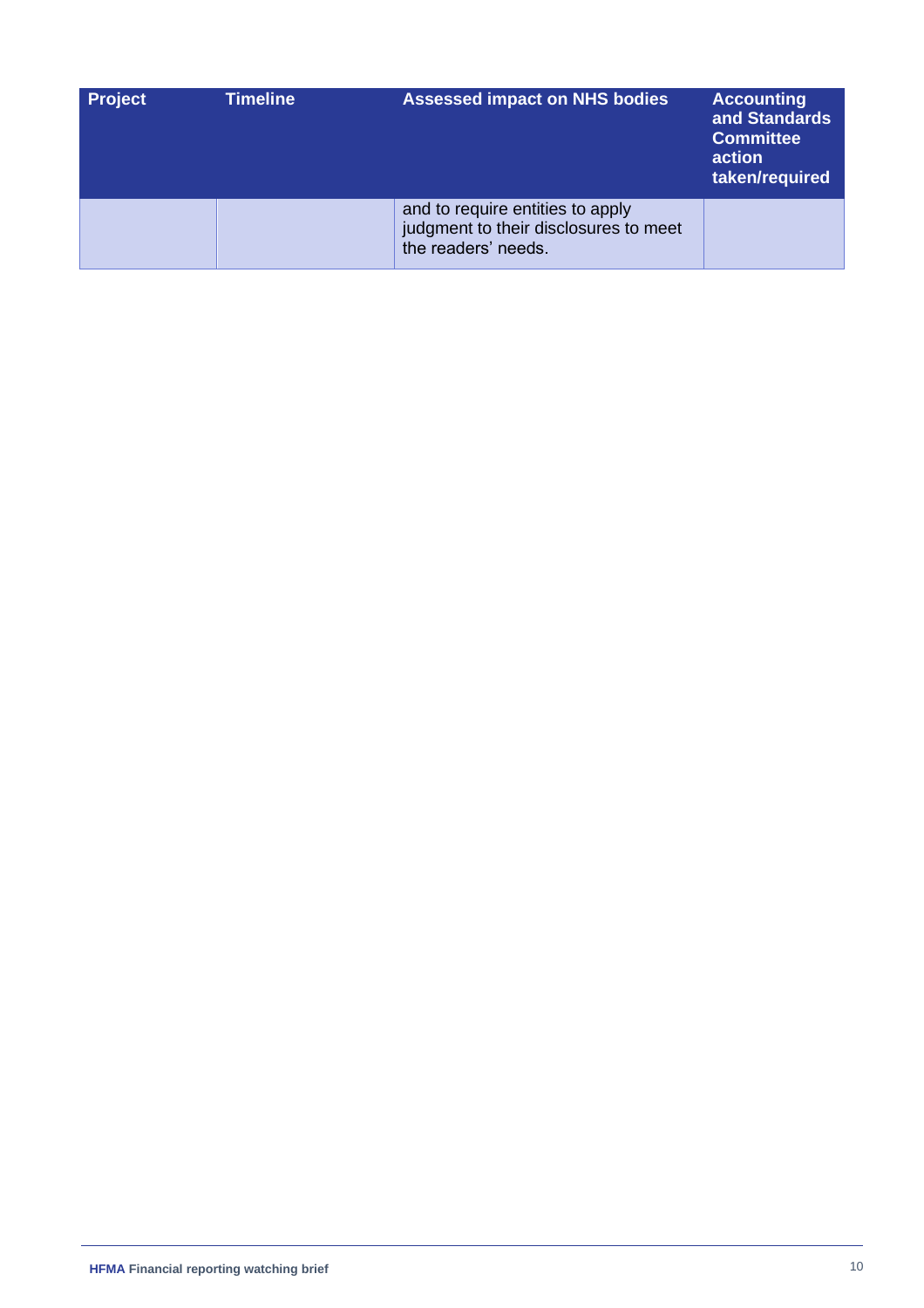# <span id="page-10-0"></span>**Appendix 2: Public sector specific guidance**

#### **2021/22 manuals**

#### **HM Treasury FReM**

The HM Treasury FReM 2021/22 was published on 30 December 2020 *and updated in December 2021*<sup>19</sup> . The FReM includes an annex on IFRS 16 leases.

*The updates in December 2021 relate to:*

- *expanded and specific requirements to report against delivery outcomes agreed at the latest spending review, particularly in relation to:*
	- *workforce, skills and location*
	- *innovation, technology and data*
	- *delivery, evaluation and collaboration*
	- *sustainability*
- *changes to the fair pay disclosures*
- *the exclusion of balances with the government banking service (GMS) from recognition of stage 1 and stage 2 impairments*
- *new guidance on the measurement of financial guarantees that have been issued at below fair value and where no active market or observable equivalent exists*
- *clarification of the timing of recognition of actuarial valuations of defined benefit pension scheme assets*
- *clarification of the timing of revaluation of assets transferred between public sector bodies where the assets are revalued as part of the transfer process.*

#### **DHSC GAM**

The DHSC GAM 2021/22 was published for on 12 May 2021 **and was updated in January 2022**<sup>20</sup>. The key changes relate to the annual report:

- fair play disclosures
- extended guidance on the applicability of Managing Public Money to DHSC group bodies
- the inclusion of national quality indicators in the performance report
- references to UK rather than EU adopted IFRS.

*The January update includes the following FAQs:*

- *FAQ1: changes in discount rates at 31 March 2022*
- *FAQ2: injury costs recovery expected credit loss rate*
- *FAQ3: minor updates:*
	- *removal of reference to Nightingale facilities*
	- *removal of references to the sustainability development unit guidance on reporting on sustainability*
	- *removal of references to the quality report*
	- *update to the guidance on the fair pay disclosures to reflect the changes to the FReM*
	- *update to the interpretation and adaptation of IFRS 9 and IAS 19 to reflect the changes to the FReM*
- *FAQ4: confirmation that the reduced reporting requirements implemented as a result of Covid-19 have been revoked so full report is now required. In particular, trend analysis is required in the performance report*
- *FAQ5: confirmation that NHS England will continue to fund the increase to the employer pension fund contribution and the accounting remains the same as it was in previous years*
- *FAQ6: confirmation that partially completed spells are not expected to arise in 2021/22 as block contracts were in force. However, the guidance on accounting for the*

<sup>19</sup> HM Treasury, *[FReM 2021/22](https://www.gov.uk/government/publications/government-financial-reporting-manual-2021-22)*, December 2021

<sup>20</sup> DHSC, *[GAM 2021/22](https://www.gov.uk/government/publications/dhsc-group-accounting-manual-2021-to-2022)*, May 2021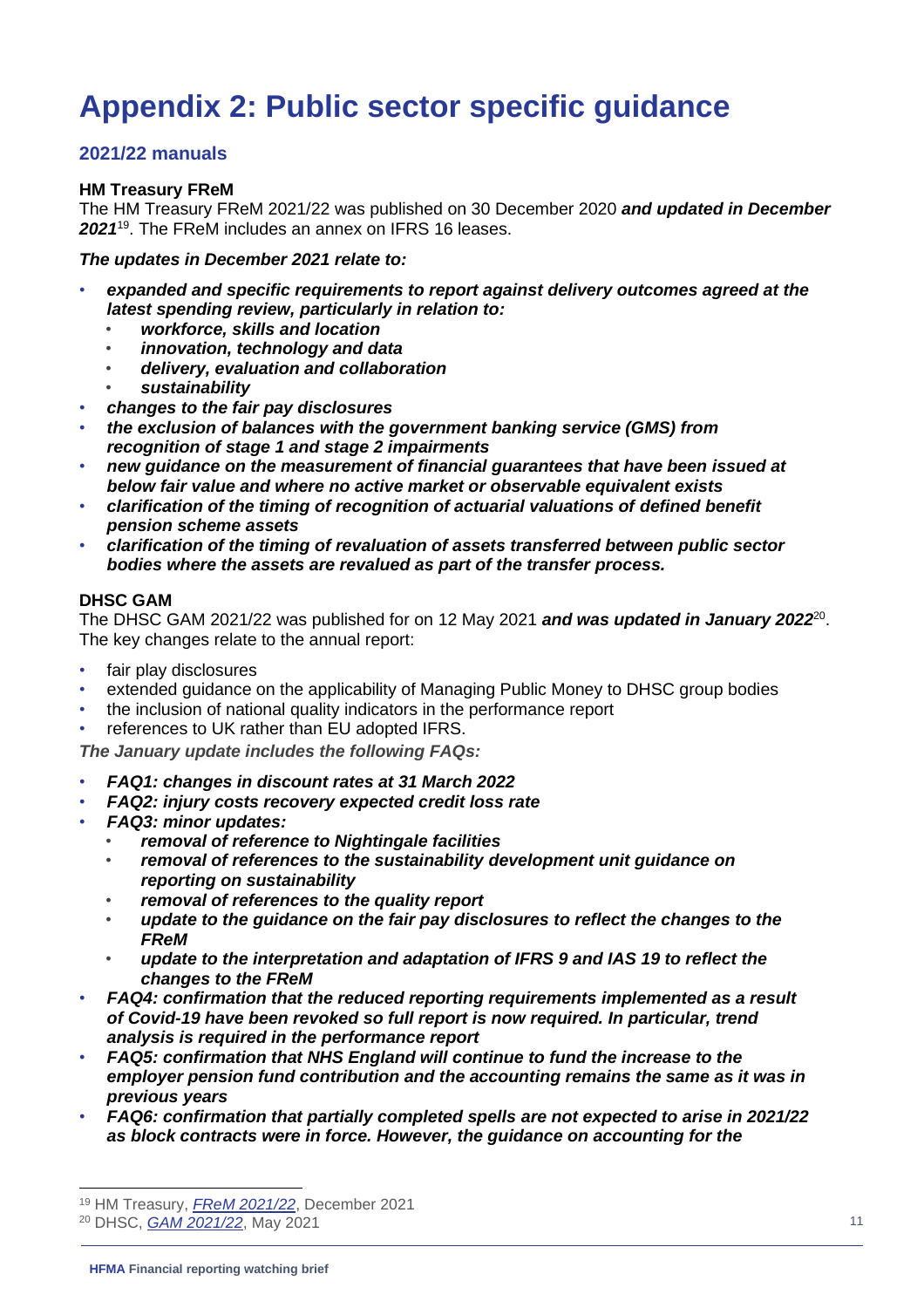#### *maternity pathway remains unchanged where that payment process has been in force during the year.*

The DHSC implementation guidance has been updated to include an IFRS 16 supplement<sup>21</sup>.

#### *The DHSC has published the year-end timetable<sup>22</sup> and the agreement of balances timetable for quarter 3<sup>23</sup> .*

#### *The NHS Business Services Authority has issued the Greenbury guidance for 2021/22<sup>24</sup>. The portal opened on 4 January 2022 and will close on 28 February<sup>25</sup> .*

#### **IFRS 16**

The NHS England and NHS Improvement IFRS 16 implementation webpage $^{26}$  has been updated with the following guidance:

- cross reference to the DHSC GAM IFRS 16 supplement
- an implementation guide that sets out the milestones NHS bodies need to meet
- *guidance on the IFRS 16 impact forecast exercise<sup>27</sup>*
- frequently asked questions, *updated in January*
- a training presentation
- an example lease register
- *an updated version of the DHSC's lease accounting tool*
- worked examples setting out NHS specific scenarios *a new worked example was added in December*.

#### **2022/23 manuals**

*The HM Treasury FReM 2022/23<sup>28</sup> was published on 16 December 2021. Key changes are:*

- *the adoption of IFRS 16*
- *removal of references to the 2020 spending review and replacement with a requirement to refer to the most recent spending review*
- *the inclusion of guidance on spending on consultancy and temporary staff and offpayroll requirements – this guidance was previously included in PES papers*
- *a new requirement for government departments to provide a reconciliation, with explanations, between contingent liabilities included in the supply estimate to the outturn in the annual report and accounts*

<sup>25</sup> NHS BSA, *[Greenbury 2022 reminder](https://www.nhsbsa.nhs.uk/greenbury-2022-reminder)*, accessed January 2022

<sup>21</sup> DHSC, *[IFRS 16 implementation guidance](https://www.gov.uk/government/publications/dhsc-ifrs-16-implementation-guidance)*, updated November 2021

<sup>22</sup> DHSC, *[Annual report and accounts timetable 2021/22,](https://www.gov.uk/government/publications/department-of-health-annual-report-and-accounts-timetable/annual-report-and-accounts-timetable-2018-to-2019)* December 2021

<sup>23</sup> DHSC, *[DHSC agreement of balances,](https://www.gov.uk/government/publications/the-department-of-health-agreement-of-balances#full-publication-update-history)* December 2021

<sup>24</sup> NHS BSA, *[Disclosure of senior managers remuneration \(Greenbury\) 2021/22](https://view.officeapps.live.com/op/view.aspx?src=https%3A%2F%2Fwww.nhsbsa.nhs.uk%2Fsites%2Fdefault%2Ffiles%2F2021-11%2FDisclosure%2520of%2520Senior%2520Managers%2520Remuneration%2520%2528Greenbury%2529%25202022-20211118-%2528V1%2529.docx&wdOrigin=BROWSELINK)*, accessed January 2022

<sup>26</sup> NHS, *[IFRS 16 leases implementation](https://www.england.nhs.uk/financial-accounting-and-reporting/ifrs-16/)*, regularly updated

<sup>27</sup> NHS, *[IFRS 16 impact forecast guidance](https://www.england.nhs.uk/wp-content/uploads/2021/12/IFRS-16-impact-forecast-guidance.pdf)*, December 2021

<sup>28</sup> HM Treasury, *[FReM 2022/23](https://www.gov.uk/government/publications/government-financial-reporting-manual-2022-23)*, December 2021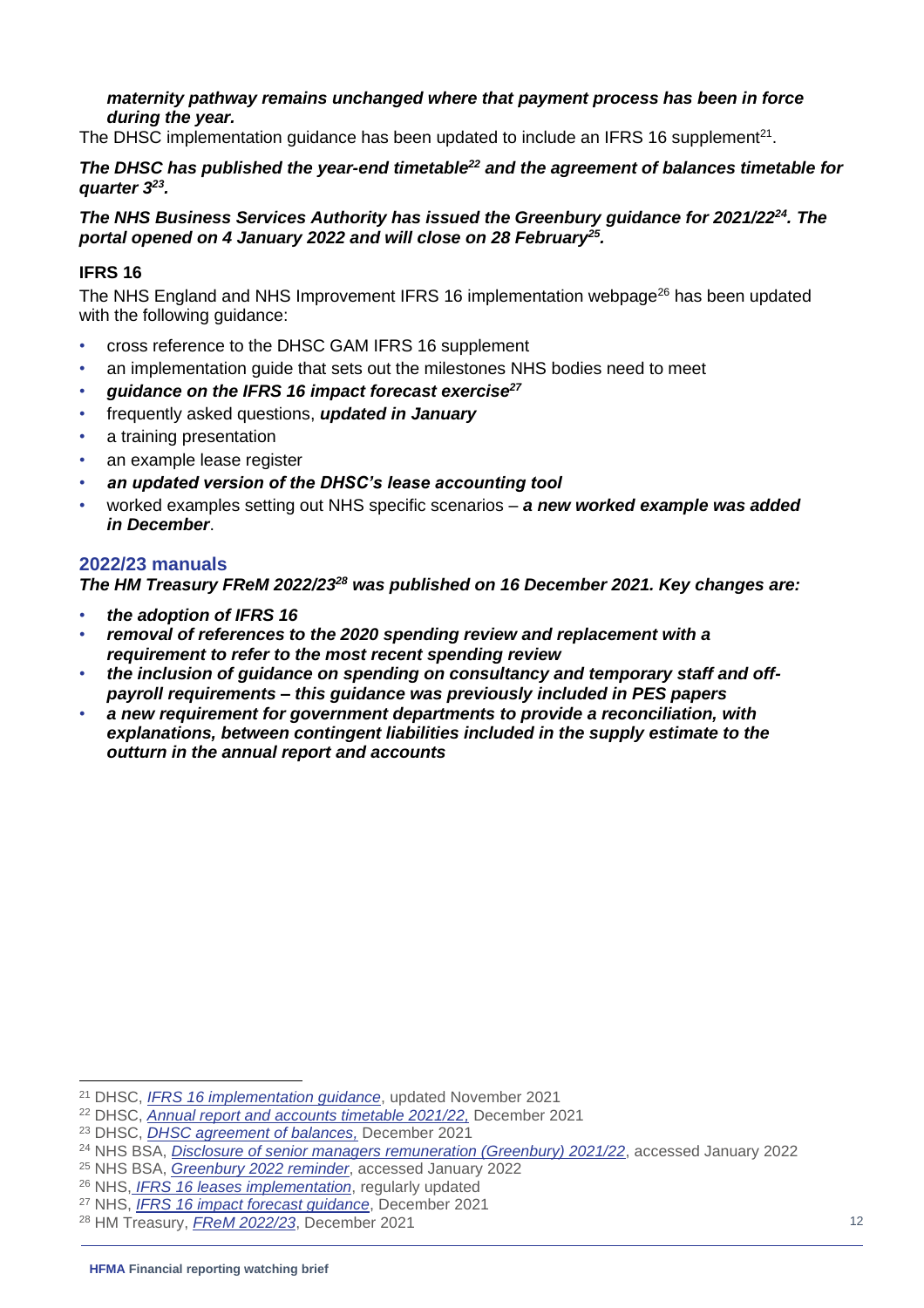## <span id="page-12-0"></span>**Appendix 3: Corporate reporting requirements issued by the FRC**

The Financial Reporting Council (FRC) is responsible for setting UK accounting standards, UK auditing standards and the corporate governance code of practice. The UK accounting standards only affect the preparation of NHS charity accounts and are not covered by this paper. NHS bodies are usually required to follow best practice reporting in relation to corporate governance and annual reports so this paper will consider any developments in this area.

#### **UK corporate governance code**

The FRC has published advice<sup>29</sup> for companies on how to report transparently and effectively against the comply or explain requirements of the UK corporate governance code. Where bodies do not comply with the code's requirements they should:

- make it easy for the reader to find which parts of the code, if any, they have not complied with
- ensure that all departures from the code are reported
- provide clear, meaningful and persuasive reasons for the departure from the code.

In May 2021, the FRC published a review of workforce engagement and involvement with corporate governance. The Corporate Governance Code 2018 specifically refers to the role of the workforce and promotes their involvement in corporate governance. The research found that there are some good examples of productive engagement but there are some improvements to be made.

While NHS bodies are not required to comply with this code, the FReM, GAM and the FT ARM all include comply or explain reporting requirements and this advice applies to those requirements.

In July 2021, the FRC published research on board diversity and effectiveness in FT350 companies<sup>30</sup>. The research concluded that:

- it is the responsibility of the Chair of a board to drive inclusion.
- regulators and companies must focus on collecting more data on the types of diversity, board dynamics and social inclusion
- the Nomination Committee itself should be diverse and have a clear mandate to work with search firms that access talent from wide and diverse pools
- the greater representation of women in the boardroom is reshaping culture and dynamics and benefiting businesses from a social justice as well as a performance perspective.

*In December 2021, the FRC published a report<sup>31</sup> on the importance of creating a positive culture, the reported noted that:*

- *the tone is set from the top, but the workforce must feel engaged and able to contribute*
- *the board should ensure that the organisation's culture is aligned with purpose, values and strategy*
- *the chief executive is responsible for embedding culture throughout the organisation and properly empowered and supported managers are critical to achieving cultural change*
- *assessment and monitoring of culture is important.*

#### **Reporting in a time of uncertainty**

The FRC has published:

• *a review of IAS 37 Provisions, contingent liabilities and contingent assets<sup>32</sup>. The review identifies areas for improvement in explaining how estimates have been* 

<sup>29</sup> FRC, *[Improving the quality of 'comply or explain' reporting](https://www.frc.org.uk/news/february-2021/frc-encourages-more-transparency-when-reporting-ag)*, February 2021

<sup>30</sup> FRC, *[FRC board diversity and effectiveness in FTSE 350 companies](https://www.frc.org.uk/getattachment/3cc05eae-2024-45d8-b14c-abb2ac7497aa/FRC-Board-Diversity-and-Effectiveness-in-FTSE-350-Companies.pdf)*, July 2021

<sup>31</sup> FRC, *Creating a positive culture - [opportunities and challenges](https://www.frc.org.uk/news/december-2021-(1)/the-pandemic-has-reinforced-the-need-for-a-positiv)*, December 2021

<sup>32</sup> FRC, *[Thematic review: IAS 37 provisions, contingent liabilities and contingent assets](https://www.frc.org.uk/getattachment/d7386e32-190f-4599-b763-6fe7c702f579/FRC-Thematic-Report-IAS37_October-2021.pdf)*, October 2021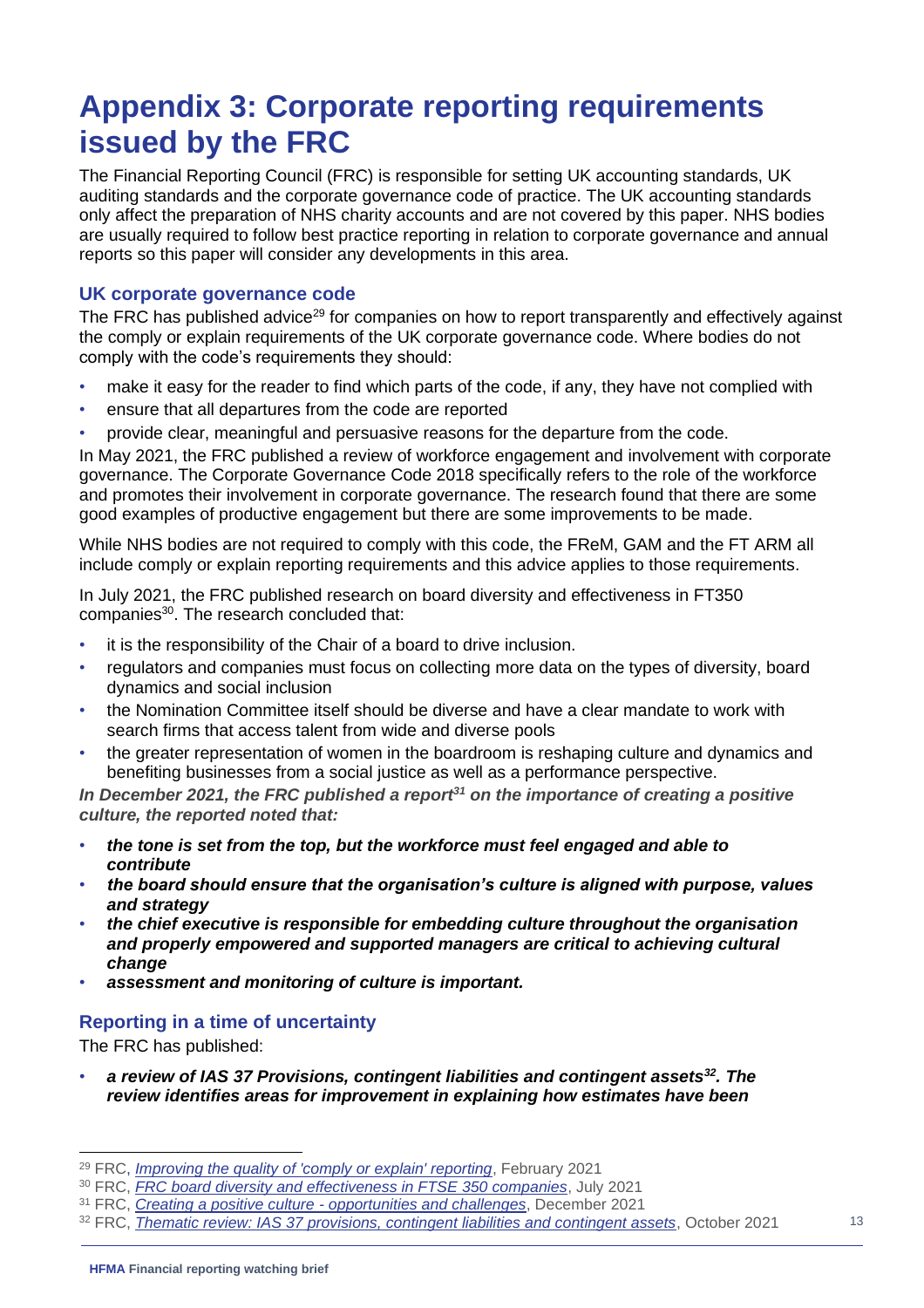#### *calculated with key assumptions and uncertainties documented and describing the underlying costs for which entities make provisions.*

• *going concern, risk, and viability<sup>33</sup>* that focuses on the context that going concern disclosures provide in uncertain times and disclosures around viability that consider a period beyond the going concern period.

#### **Reporting the impact of climate change**

The FRC has published a *Thematic review: streamlined energy and carbon reporting<sup>34</sup>* (SECR) that looks at the application of the SECR rules that came into effect on 1 April 2019. The findings are that the reports reviewed largely complied with the minimum stator disclosure requirements but more needs to be done to make the disclosures understandable and relevant for users.

*The FRC has published a factsheet<sup>35</sup> that is intended to inform preparers of annual reports under FRS 102 of climate related matters that they may need to consider.*

<sup>33</sup> FRC, *[Thematic review: viability and going concern](https://www.frc.org.uk/news/september-2021/frc-publishes-review-findings-on-companies-viabili)*, September 2021

<sup>34</sup> FRC, *[Streamlined energy and carbon reporting: thematic report 2021](https://www.frc.org.uk/getattachment/4d7be3a3-5b3a-4ada-8af0-913e83db6335/FRC-SECR-Thematic-Report-2021.pdf)*, September 2021

<sup>35</sup> FRC, *FRS 102 factsheet 8 - [climate-related matters](https://www.frc.org.uk/getattachment/63c18c7a-6f3d-42a8-9f6c-ce181c8f287a/Fact-Sheet-8-FRS-102-Climate-FINAL.pdf)*, November 2021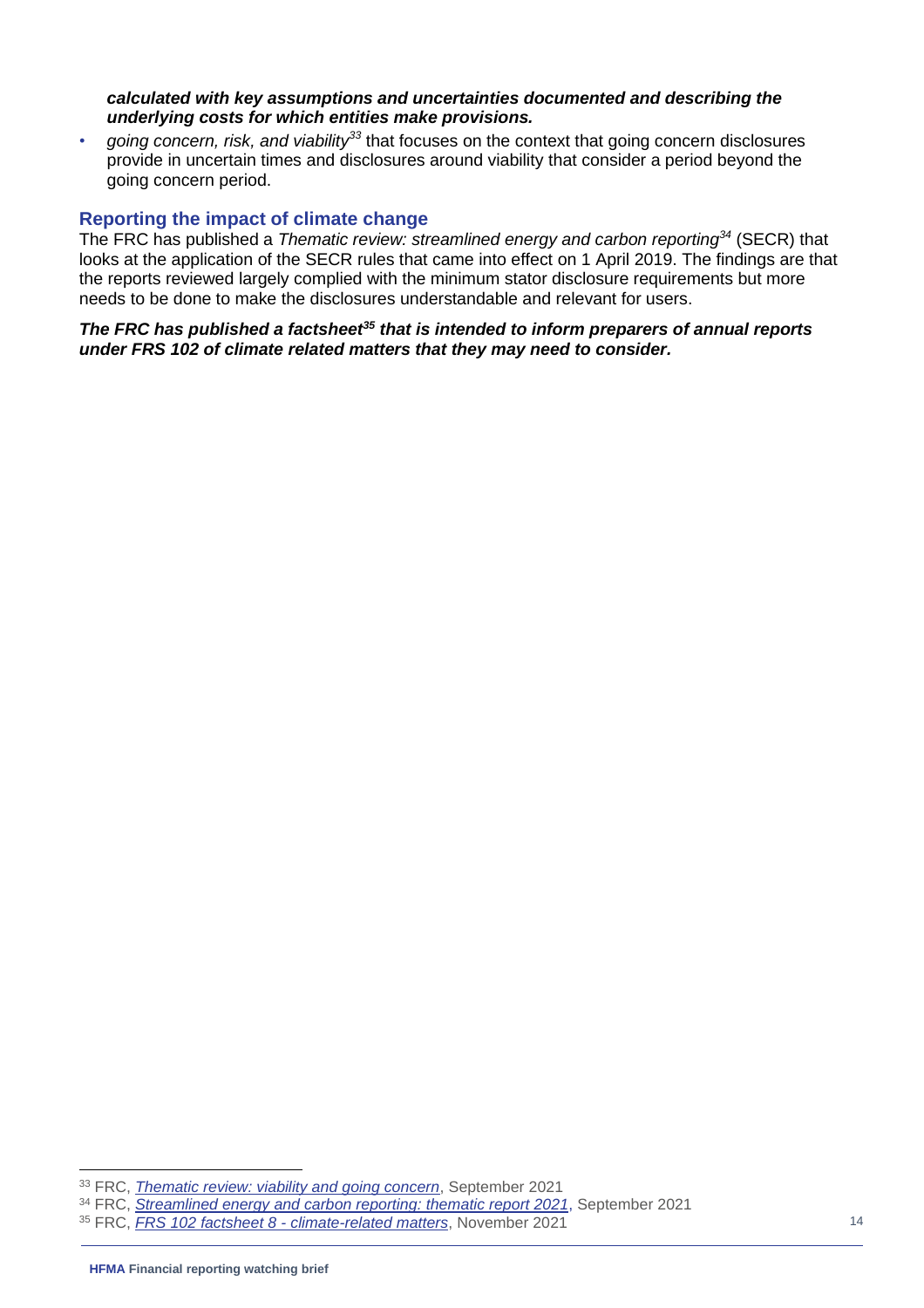# **Appendix 4: Audit developments**

#### **Audit of NHS bodies**

The *Code of audit practice 2020*36,37 applies to audits of financial years from 2020/21 onwards. The key changes to the Code include:

- clarification of the key principles of effective public reporting
- the option to introduce enhanced audit reporting at some, or all, public bodies
- a revised approach to assessing, and in particular, reporting on local bodies' arrangements to secure value for money. This revision is intended to maximise the impact of the work that auditors do in this area<sup>38</sup>
- the introduction of an annual auditor's report that will bring together all of the auditors' reports for the year. For NHS audits, this must be issued at the same time as the opinion on the financial statements (paragraph 4.6 of the Code of Audit Practice).

In April 2021, the NAO published guidance to assist auditors in meeting their responsibilities as the statutory auditor of local public bodies, under the Code of Audit Practice.

In September 2021, the NAO published guidance for auditors on their responsibilities in relation to going concern<sup>39</sup>.

#### **Changes to the audit regime**

In July 2019, the Ministry of Housing, Communities and Local Government launched the Redmond review<sup>40</sup> of the *Local Audit and Accountability Act 2014* in relation to the audit of local authorities. The outcome of the Redmond Review was published on 8 September<sup>41</sup>. The recommendations relate only to local authority audits, as the audit of NHS bodies was outside of the scope of the review, but many of the findings are equally applicable to the NHS in relation to appointing auditors, audit fees and the focus of the audit $42$ .

The government has published two responses to the Redmond review<sup>43</sup>. The second response, proposed that the new regulator the Audit, Reporting and Governance Authority (ARGA) will take on responsibility for regulation of local audit, monitoring and review of local audit performance, developing the Code of Audit Practice and reporting on the state of local audit.

This means that ARGA, once established, could have that role for NHS audits as well as local authority audits. ARGA is being established as part of the changes to the audit regime – its role is set out in the BEIS consultation on reforms to the audit and corporate governance arrangements in the UK<sup>44</sup> .

In July 2021, the MHCLG published a technical consultation on the local audit framework<sup>45</sup>that sets out the detail of how the proposals will be implemented. The consultation includes specific questions about the NHS audit market as it is proposed that ARGA will take on the same responsibilities for health audits as for local government.

#### **Audit Quality**

The FRC has published several documents relating to audit quality:

<sup>36</sup> NAO, *[Code of audit practice](https://www.nao.org.uk/code-audit-practice/wp-content/uploads/sites/29/2020/01/Code_of_audit_practice_2020.pdf)*, April 2020

<sup>37</sup> NAO, *[Auditor guidance notes \(AGN/03\): Auditors' work on](https://www.nao.org.uk/code-audit-practice/guidance-and-information-for-auditors/) value for money arrangements*, updated April 2021

<sup>38</sup> HFMA webinar, *[Auditors' work on VFM arrangements under the new Code of Audit Practice](https://www.hfma.org.uk/education-events/hfma-event/auditors)*, October 2020 <sup>39</sup> NAO, *[Supplementary guidance note 01: going concern -](https://www.nao.org.uk/code-audit-practice/wp-content/uploads/sites/29/2021/09/SGN-01-Going-Concern-Final-07-Sept-2021.pdf) auditors' responsibilities for local public bodies*,

September 2021

<sup>40</sup> MHCLG*, [Review of local authority financial reporting and external audit](https://www.gov.uk/government/publications/review-of-local-authority-financial-reporting-and-external-audit-terms-of-reference)*, July 2019

<sup>41</sup> MHCLG, *[Results of independent review into quality of council audits published](https://www.gov.uk/government/news/results-of-independent-review-into-quality-of-council-audits-published)*, September 2020

<sup>42</sup> HFMA, *[The NHS external audit market: current issues and possible solutions](https://www.hfma.org.uk/publications/details/the-nhs-external-audit-market-current-issues-and-possible-solutions)*, February 2021

<sup>43</sup> MHCLG, *[Local authority financial reporting and external audit: spring update](https://www.gov.uk/government/publications/local-authority-financial-reporting-and-external-audit-spring-update)*, May 2021

<sup>44</sup> BEIS, *[Restoring trust in audit and corporate governance: proposals on reforms](https://www.gov.uk/government/consultations/restoring-trust-in-audit-and-corporate-governance-proposals-on-reforms)*, March 2021

<sup>45</sup> MHCLG, *[Local audit framework: technical consultation](https://www.gov.uk/government/consultations/local-audit-framework-technical-consultation/local-audit-framework-technical-consultation)*, July 2021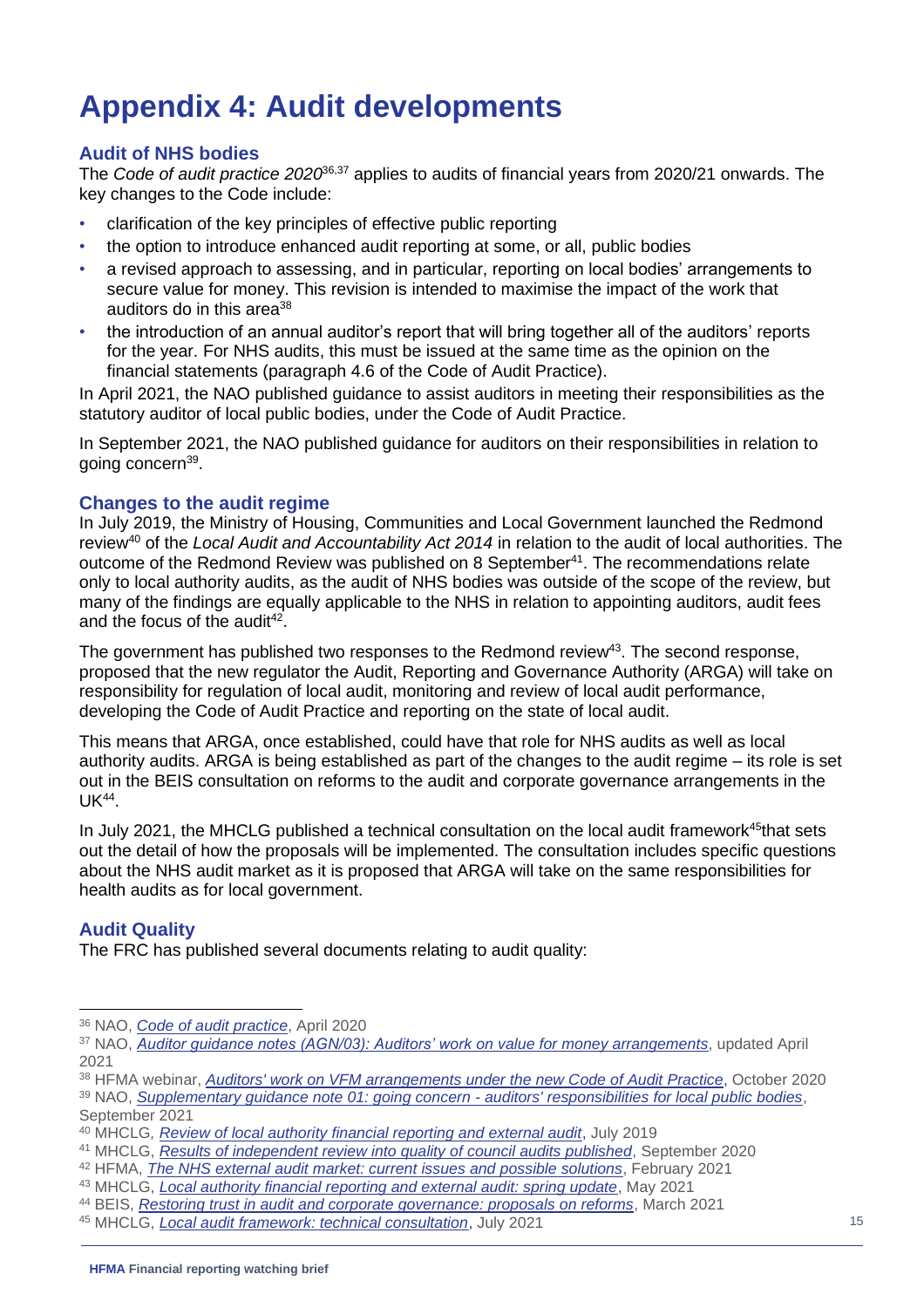- *a report that sets out what makes a good audit<sup>46</sup>. This report sets out the key attributes of both a good audit and a high-quality audit practice – these include a quality mindset and culture as well as performance and quality monitoring and resources. The paper is relevant to audit in all sectors, including the public sector and is expected to be used by the audit firms as they develop their plans to improve audit quality*
- *developments in audit<sup>47</sup>that sets out the FRC's annual assessment of UK audit and its expectations for how audit firms should deliver quality improvements. The key areas for improvement are professional scepticism and challenge of management's assumptions, particularly in relation to judgements and estimates*
- their audit inspection results<sup>48</sup> for the seven largest audit firms. Of the 103 audits reviews, 71% were of a good standard or required limited improvement – an improvement on the year before. Quality across audit firms was more mixed than in 2018/19
- *a report on their audit quality inspection of major local audits<sup>49</sup> of the 2019/20 annual reports and accounts that included the audit of four health bodies. The report also*  includes the findings of the inspection of local audits that do not meet the definition of *major audits. The report concludes that the quality of value for money conclusion work remains high, however, six of the 20 audits reviewed require improvement in the audit of the financial statements. This is an improvement on the previous review where nine out of 14 audits reviewed required improvements (two of which required significant improvement). The areas for improvement include testing of expenditure, assumptions in the valuation of investment property and property, plant and equipment and the reasoning to support a modified audit opinion.*

The quality management standards and ISA(UK)220 on quality control have been updated for audits of financial statements beginning on or after 15 December 2022 with early adoption strongly encouraged<sup>50</sup>.

The majority of the work that the FRC is undertaking in relation to improving audit quality is focussed on commercial audits. However, it is likely to affect NHS audits – particularly the FRC's conclusions in relation to the importance of the culture of challenge in audit firms – that may result in changes to the 'feel' of the audit. There may also be an impact on audit fees.

#### *The FRC's areas of focus for audit quality inspections for 2022/23<sup>51</sup> will be:*

- *climate related risks*
- *fraud risks*
- *cash and cash flow statements*
- *provisions and contingent liabilities*
- *impairment of assets*
- *revenue*

#### • *group audits.*

The FRC have published a thematic briefing on the audit of cash flow statements<sup>52</sup>. The review identified errors in cash flow statements – mostly relating to misclassification between operating, investing, and financing activities.

#### **Changes to auditing standards**

ISA(UK)240 *The auditor's responsibilities relating to fraud in an audit of financial statements* has been revised for audits of periods beginning on or after 15 December 2021, early adoption is permitted. The changes to the standard will affect the risk assessment that the auditor undertakes in relation to fraud, audit evidence in relation to related parties, discussions with management and those charged with governance and the audit report.

<sup>46</sup> FRC, *[What makes a good audit?,](https://www.frc.org.uk/getattachment/117a5689-057a-4591-b646-32cd6cd5a70a/What-Makes-a-Good-Audit-15-11-21.pdf)* November 2021

<sup>47</sup> FRC, *[Developments in audit 2021](https://www.frc.org.uk/news/november-2021/frc-publishes-latest-edition-of-developments-in-au)*, November 2021

<sup>48</sup> FRC, *[FRC annual audit quality inspection results 2020/21](https://www.frc.org.uk/news/july-2021/frc-annual-audit-quality-inspection-results-2020-2)*, July 2021

<sup>49</sup> FRC, *[Major local audit : audit quality inspection](https://www.frc.org.uk/getattachment/97b5a417-d9bf-4649-b3c3-3ae49a350fe7/FRC-AQR-Major-Local-Audits_October-2021.pdf)*, October 2021

<sup>50</sup> FRC, *[FRC revises UK quality management standards](https://www.frc.org.uk/news/july-2021/frc-revises-uk-quality-management-standards)*, July 2021

<sup>51</sup> FRC, *[FRC announces areas of supervisory focus for 2022/23](https://www.frc.org.uk/news/december-2021-(1)/frc-announces-areas-of-supervisory-focus)*, December 2021

<sup>52</sup> FRC, *[The audit of cash flow statements](https://www.frc.org.uk/getattachment/210aafc1-5b1c-49a2-8a12-884b0654fff8/FRC-Audit-of-Cashflow-Statements-FINAL.pdf)*, May 2021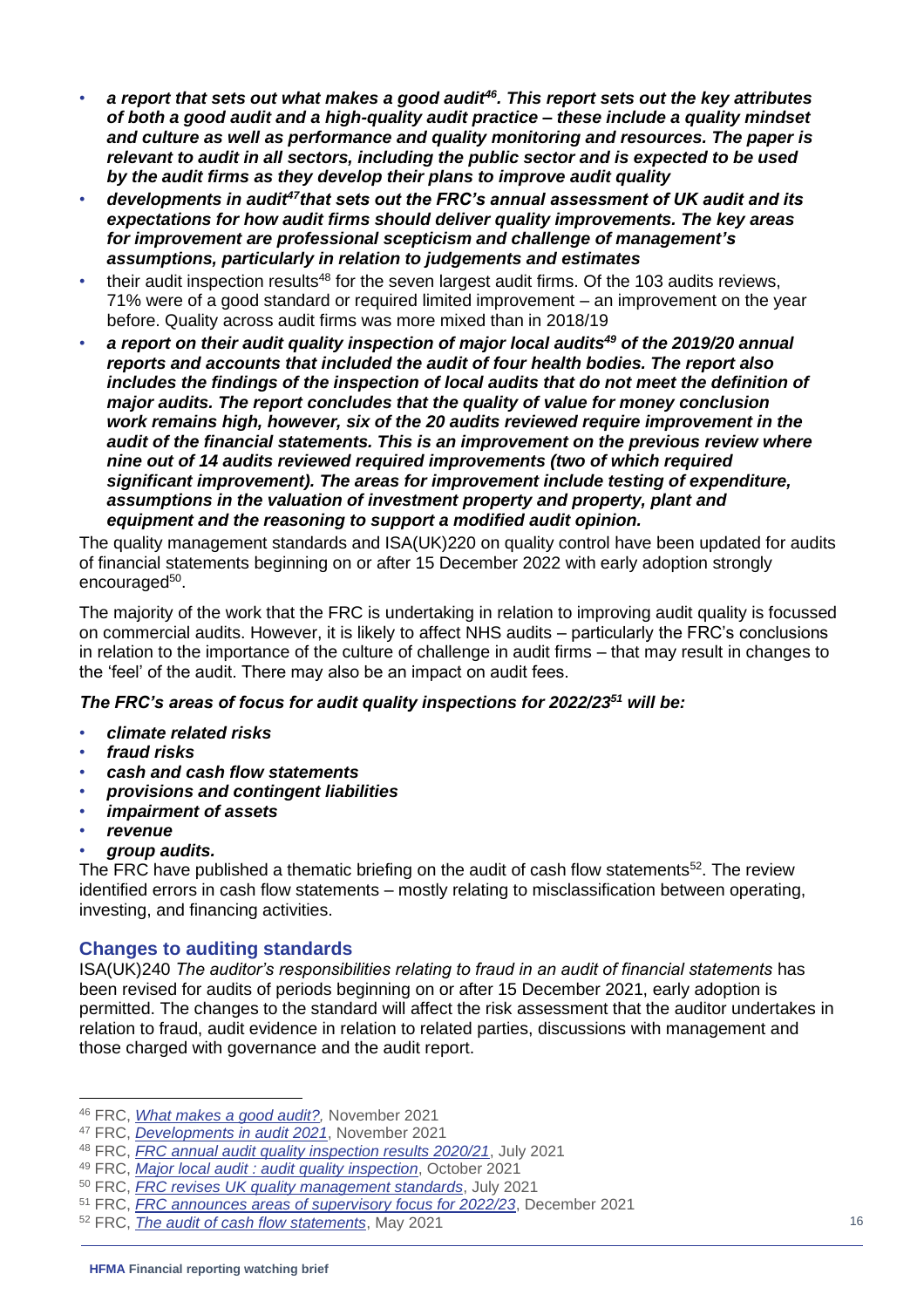ISA(UK)315 *Identifying and assessing the risks of material misstatement* was revised for audits of periods beginning on or after 15 December 2021. The changes to the standard introduce new concepts and definitions that are intended to enhance and clarify auditors' assessment of risk and use of professional scepticism.